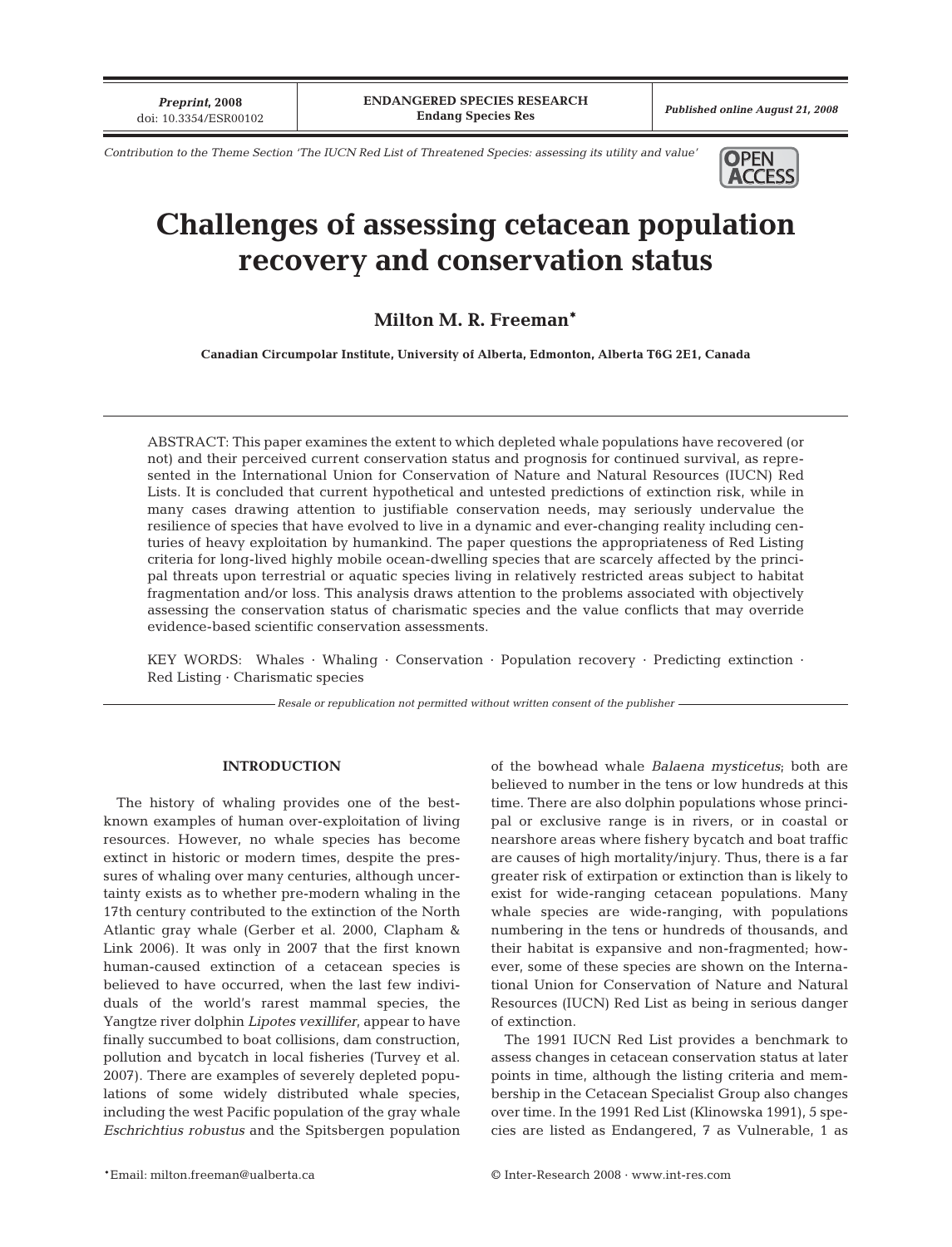Indeterminate, and 65 as Insufficiently Known. New listing criteria were introduced in 1994, and a reassessment by the Cetacean Specialist Group using these criteria listed 2 species as Critically Endangered, 6 as Endangered, 6 as Vulnerable, 1 as Near Threatened, 14 as Lower Risk/Conservation Dependent, 33 as Data Deficient (an equivalent category to the 'Indeterminate' in the 1991 assessments), and 13 as Lower Risk/Least Concern (and not included in the 1991 listing; see Table 1).

The 1996 list, for the first time also assessed 16 subspecies and geographical cetacean populations, with 7 of these categorized as Endangered, 5 as Vulnerable, 3 as Lower Risk/Conservation Dependent and 1 as Data Deficient. In many of these listings, reliable population numbers do not exist, and none are mentioned in the Cetacean Specialist Group Report (IUCN 2007a), where principal importance in several cases is placed on the large numbers of removals during the industrial whaling era, the slow rate of recovery of some populations, and known or projected environmental threats.

## **RELIABILITY OF WHALE CONSERVATION ASSESSMENTS**

The current (2007) Red List of cetaceans identifies 15 species as in danger of extinction in the near future (i.e. listed as Critically Endangered, Endangered or Vulnerable). These endangered cetaceans include several riverine or inshore species, some with populations in the low hundreds, together with other more widely distributed or ubiquitous cetacean species having much larger populations (Table 2). Many cetacean population estimates remain uncertain, an example being the sperm whale *Physeter macrocephalus*, whose population estimates in the literature vary from 350 000 (American Cetacean Society, www.acsonline. org/factpack/index.html) to ca. 2 000 000 (www. 70south.com/information/antarctic-animals/whales). The sperm whale appears on the Red List as Vulnerable (IUCN 2007b), that is 'facing a high risk of extinction in the wild' (IUCN 2007c). The sperm whale is a long-lived, wide-ranging species occurring in every ocean and the territorial waters of more than 40 countries from the equatorial to polar regions, yet its classification as Vulnerable A1 bd is almost identical to that of the Amazon river dolphin *Inia geoffrensis,* listed as Vulnerable A1cd. Table 3 presents a summary of the factors used to produce these 2 almost identical Red Listings. Furthermore, the Amazon river dolphin has 3 distinct subspecies, each of unknown population numbers but thought to collectively total a few thousand individuals living in a polluted and fragmented habitat (with future habitat degradation from mining and damming, and fishery impacts believed certain to intensify). The challenging environmental situation and the relatively small and unknown population of river dolphins seems to justify a listing as Vulnerable; if so, the sperm whale, in comparison, seems much less 'threatened with extinction'. Similarly questionable listings occur with other formerly heavily exploited whales, e.g. the common minke whale *Balaenoptera acutorostrata*, the Antarctic minke whale *B. bonaerensis*— 'which may be the most abundant baleen whale species today' according to the Red List account (IUCN 2007d) — and the sei whale *B. borealis*. Table 4 provides further information on these 4 abundant and wide-ranging oceanic species taken from the IUCN Red List assessments.

It is significant that the posited major past, present and future threats to each of these 4 abundant species are related to their use for food, scientific, cultural and leisure activities, their use in trade, and their vulnerability to fishery-related accidental mortality. As will be discussed below, the current and probable future threat from whale fisheries is in reality very small at present, and has little realistic chance of expanding in the future. In the case of the Antarctic minke whale, the current population is believed to range from 510 000 to 1.14 million (www.iwcoffice.org/conservation/estimate.htm) or from 610 000 to 1.28 million

> today (www.70south.com/information/ antarctic-animals/ whales). The Red List cites the removal of 98 202 Antarctic minke whales taken during the 1956/57 to 1986/87 whaling seasons as significant. However, assuming a population of 500 000 minke whales at that time and a reasonably constant annual rate of removals, that level of harvest (98 202 divided by 30 yr = 3274) would have represented an annual 0.7% rate of removal — a sustainable rate, allowing the population to continue growing at >2% each year. If 500 000 is too large

Table 1. The Red List classification of cetaceans in 1991 and 2007

| Classification            | 1991 | 2007 | <b>Notes</b>          |
|---------------------------|------|------|-----------------------|
| Critically Endangered     |      | 2    | CR not used in 1991   |
| (CR)                      |      |      |                       |
| Endangered (EN)           | 5    | 6    |                       |
| Vulnerable (VU)           | 7    | 6    |                       |
| Lower Risk (LR)           |      | 28   | LR not used in 1991   |
| Insufficiently Known (K)/ | 65   | 33   | K and DD are the same |
| Data Deficient (DD)       |      |      |                       |
| Unlisted (U)              |      |      | U not currently used  |
| Indeterminate (I)         |      |      | I not currently used  |
|                           |      |      |                       |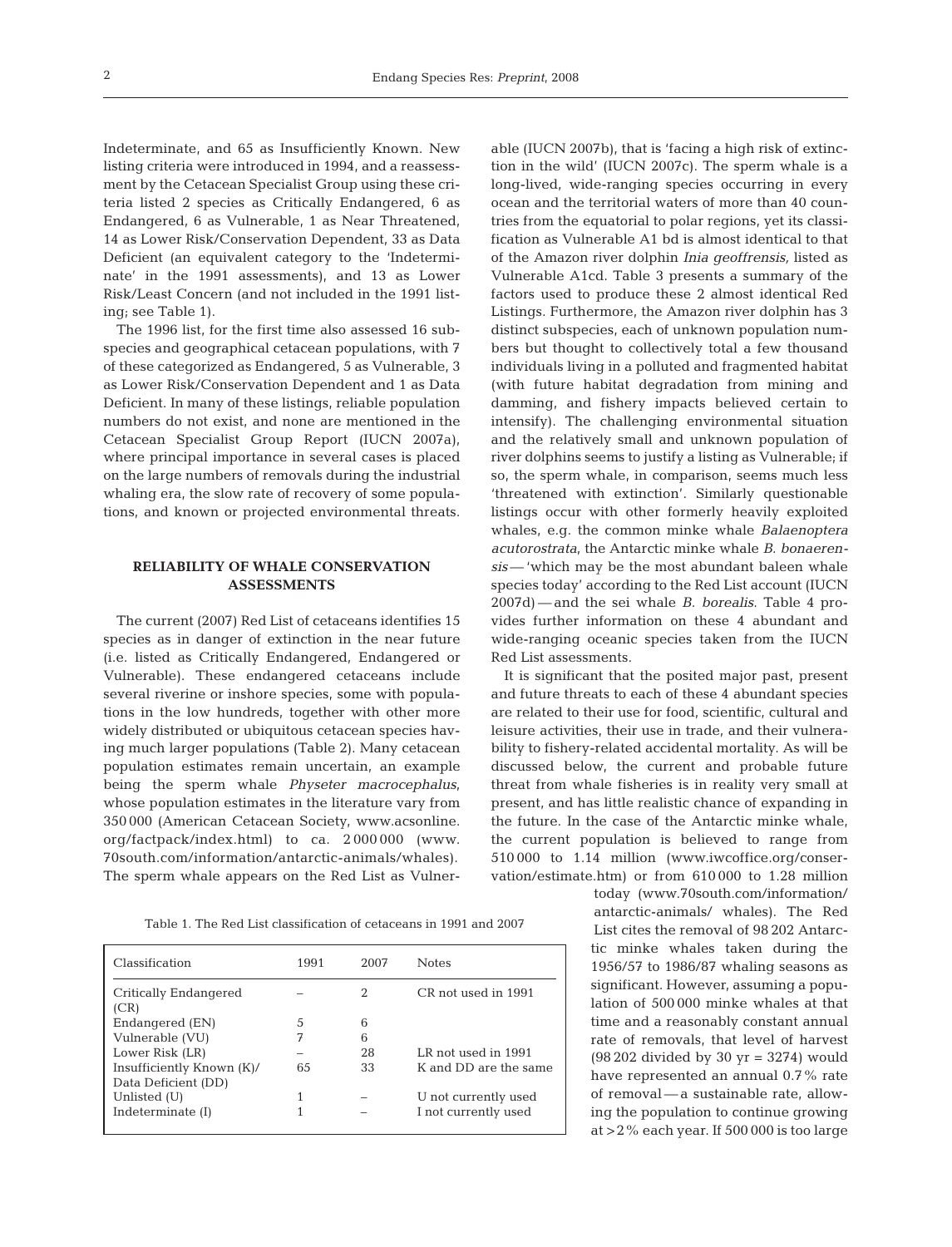| Species                                                                                                                                                                    | Classification | Occurrence                               | Population estimate                                                                        | Source                                                                                   |  |
|----------------------------------------------------------------------------------------------------------------------------------------------------------------------------|----------------|------------------------------------------|--------------------------------------------------------------------------------------------|------------------------------------------------------------------------------------------|--|
| Vaquita<br>Phocoena sinus                                                                                                                                                  | CR             | Local, riverine                          | < 1000                                                                                     | <b>WWF</b> <sup>a</sup>                                                                  |  |
| Yangtze river dolphin<br>Lipotes vexillifer                                                                                                                                | CR             | Local, riverine                          | < 100                                                                                      | <b>WWF</b> <sup>a</sup>                                                                  |  |
| Indus river dolphin<br>Planista minor                                                                                                                                      | EN             | Local, riverine                          | ca. 1000                                                                                   | <b>Martin</b> (1990)                                                                     |  |
| Ganges river dolphin<br>Planista gangetica                                                                                                                                 | EN             | Local, riverine                          | < 2000                                                                                     | <b>WWF</b> <sup>a</sup>                                                                  |  |
| Hector's dolphin<br>Cephalorhynchus hectori                                                                                                                                | EN             | NZ coastal waters                        | ca. 7400                                                                                   | <b>WWF</b> <sup>a</sup>                                                                  |  |
| Amazon river dolphin<br>Inia geoffrensis                                                                                                                                   | EN             | Local, riverine                          | Low-10s of thousands                                                                       | IUCN <sup>b</sup>                                                                        |  |
| Harbour porpoise<br>Phocoena phocoena                                                                                                                                      | VU             | Wide-ranging coastal                     | >600000                                                                                    | IUCN <sup>b</sup>                                                                        |  |
| Beluga<br>Delphinapterus leucas                                                                                                                                            | VU             | Wide ranging coastal                     | >200000                                                                                    | ACS <sup>c</sup>                                                                         |  |
| N. Pacific right whale<br>Eubalaena japonica                                                                                                                               | EN             | Localized, coastal                       | ca. 150                                                                                    | ACS <sup>c</sup>                                                                         |  |
| N. Atlantic right whale<br>Eubalaena glacialis                                                                                                                             | EN             | Localized, coastal                       | ca. 350                                                                                    | <b>WWF</b> <sup>a</sup>                                                                  |  |
| Blue whale<br>Balaenoptera musculus                                                                                                                                        | EN             | Wide-ranging, oceanic                    | N. Atlantic: 32 200<br>US west coast: 1900<br>S. Indian Ocean: 5000<br>S. Hemisphere: 1260 | IWC <sup>d</sup><br>Gerber et al. (2000)<br>Gerber et al. (2000)<br>Gerber et al. (2000) |  |
| Fin whale<br>Balaenoptera physalus                                                                                                                                         | EN             | Wide-ranging, oceanic                    | N. Hemisphere: 40000<br>S. Hemisphere: 85 000                                              | ACS <sup>c</sup><br>Gerber et al. (2000)                                                 |  |
| Sei whale<br>Balaenoptera borealis                                                                                                                                         | EN             | Wide-ranging, oceanic                    | N. Atlantic: ca. 10000<br>N. Pacific: 22000 - 37000<br>S. hemisphere: 24000                | <b>WWF</b> <sup>a</sup><br><b>WWF</b> <sup>a</sup><br><b>WWF</b> <sup>a</sup>            |  |
| Sperm whale<br>Physeter macrocephalus                                                                                                                                      | VU             | Wide-ranging, oceanic                    | $200000 - 1.5$ million                                                                     | NMFS <sup>e</sup>                                                                        |  |
| Humpback whale<br>Megaptera novaengliae                                                                                                                                    | VU             | Wide-ranging,<br>$\cos\theta$ - offshore | N. Atlantic: 10600                                                                         | Gerber et al. (2000)                                                                     |  |
|                                                                                                                                                                            |                |                                          | N. Pacific: 6000 - 8000<br>S. Hemisphere: 17000                                            | Gerber et al. (2000)<br>Gerber et al. (2000)                                             |  |
| aWorld Wildlife Fund: www.panda.org/about_wwf/what_we_do/species/about_species/species_factsheets/<br><b>Contract Contract Contract</b><br>$6.37 \times 1$<br>$\mathbf{1}$ |                |                                          |                                                                                            |                                                                                          |  |

Table 2. Red List of endangered cetaceans (2007). For classification abbreviations see Table 1

bInternational Union for Conservation of Nature and Natural Resources: www.iucnredlist.org/search-basic

c American Cetacean Society: www.acsonline.org/factpack/

dInternational Whaling Commission: www.iwcoffice.org/conservation/estimate.htm

e National Marine Fisheries Service: www.nmfs.noaa.gov/pr/species/mammals/cetaceans/spermwhale.htm

an assumed population level for 1956/57, the level of offtake was evidently still sustainable as demonstrated by that 1956/57 population increasing to the current higher population level.

Among the questions that should be asked in regard to whale conservation (and which should likely be kept in mind when considering Red Listing) are the following: (1) Can depleted whale stocks recover in the medium-term future? (2) How do we assess whether conservation goals are achieved? (3) How can we ensure that stocks are safeguarded against biologically-significant depletion? These are important policy-relevant questions, given the high cost of ensuring ongoing whale monitoring and protection, and an always existing need to deploy resources to protect truly threatened or endangered species (Brownell et al. 1989, Tyack 1989, Gerber et al. 2000).

## **RECOVERY FROM HISTORIC OVER-EXPLOITATION**

On biological grounds, it might appear that whales are inherently vulnerable because, although many of the larger species are long-lived (e.g. bowheads live for more than 200 yr), some species require 10 yr to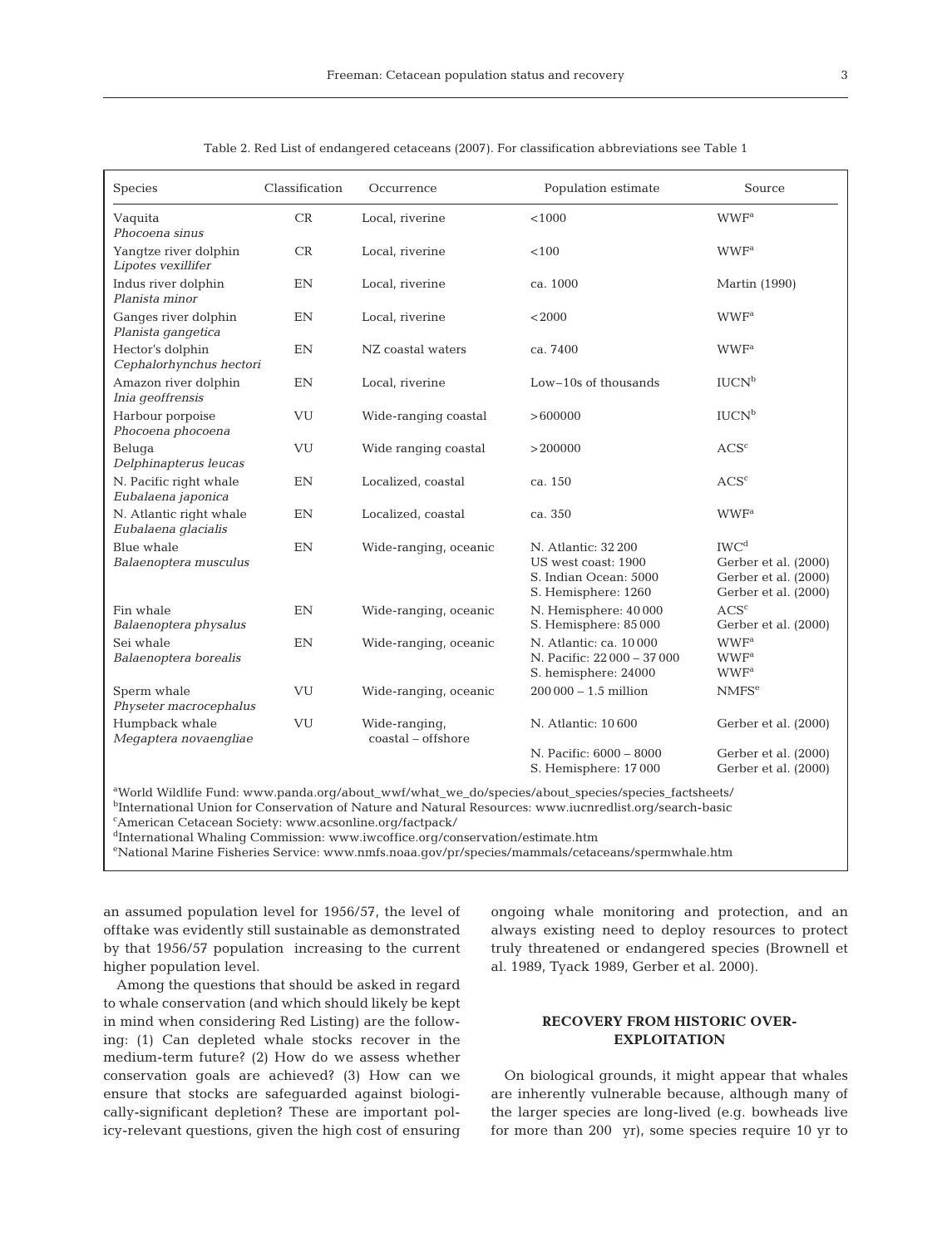| Amazon river dolphin<br>Inia geoffrensis                                                                                          | Sperm whale<br>Physeter marcocephalus                                                                                                                                                                            |
|-----------------------------------------------------------------------------------------------------------------------------------|------------------------------------------------------------------------------------------------------------------------------------------------------------------------------------------------------------------|
| Red List Category: VU A1cd                                                                                                        | Red List category: VU A1bd                                                                                                                                                                                       |
| Population in 10s of thousands                                                                                                    | Population in 100s of thousands                                                                                                                                                                                  |
| Distributed in 2 river basins in NE South America                                                                                 | Distributed through tropical, temperate and sub-polar<br>oceans in both hemispheres                                                                                                                              |
| Habitat fragmentation (dams) and more being proposed                                                                              | No habitat fragmentation occurring or likely to occur                                                                                                                                                            |
| Mining pervasive, if not rampant, contamination<br>a concern (including mercury)                                                  | Not immediately threatened, but some regional<br>populations require close evaluation and monitoring                                                                                                             |
| Fishermen sometimes kill and maim the dolphins                                                                                    | Whaling by one Indonesian village and N. Pacific research<br>whaling together remove ca. 20 to 25 whales annually                                                                                                |
| Growing human population along the rivers, conflicts<br>certain to intensify                                                      | Indonesia traditional whaling and research whaling<br>unlikely to increase offtake. Ship strikes, net<br>entanglements occur fairly often                                                                        |
| Major threats listed as:<br>habitat degradation and loss;<br>fishing-related mortalities; pollution<br>affecting habitat and food | Major threats listed as:<br>harvesting, international trade in the past;<br>fishery-related mortalities; poor recruitment,<br>reproduction (present and future); other intrinsic<br>factors (present and future) |
| Source: www.iucnredlist.org/search/details.php/10831/all                                                                          | Source: www.iucnredlist.org/search/details.php/41755/all                                                                                                                                                         |

Table 3. Comparison of the similar Red List classification of 2 cetaceans

reach sexual maturity and may have 2 to 3 yr intervals between uniparous births. However, low natality rates and associated low predation rates (Ford & Reeves 2008) result in annual net rates of increase greater than 10% in humpback whales *Megaptera novaengliae* and between 6 and 14% in southern right whales *Eubalaena australis* (Clapham et al. 1999), although between 3 and 4% annual population net growth rates are more usual for most whales species.

It appears that today, and likely for the past few decades, the majority of depleted whale stocks are recovering (Aron 1988, Gerber et al. 2000). However, in some cases, although particular stocks or population segments of a species are recovering, other regional stocks of that same species may not be (Clapham et al. 2008). In the case of the bowhead, the North Pacific population was thought to be reduced to between 1000 and 2000 individuals from a pre-industrial population of ca. 22 000, when commercial whaling ceased at the end of the first decade of the 20th century. Recovery was slow initially, and aboriginal hunting continued to remove small numbers of bowheads each year. As the whale population numbers increased, so did the annual removals, so that 50 or 60 yr after commercial whaling ended the aboriginal hunt was annually removing 70 or more bowheads from a population that had recovered to more than 10 000; it is currently increasing at a net rate of more than 3% per year (Gerber et al. 2007).

In the Canadian eastern Arctic, bowheads have shown a similar pattern of recovery, although a smaller initial population (believed to have numbered around 12 000) in the mid-19th century was likely reduced to the low hundreds following about 60 yr of intense commercial whaling that ended during the first decade of the 20th century. Although small numbers of removals resulted from continuing community-based whaling, recovery of this severely depleted population was observed from about 40 to 50 yr after commercial whaling ended (Hay et al. 2000). Conservative estimates place the current population at ca. 7300 bowheads (Cosens et al. 2006), which under moderate levels of hunting is predicted to achieve full recovery in the next few decades (Dueck & Richard 2006). In contrast, a historic population of bowhead whales estimated to have numbered between 25 000 and 100 000 in the Spitsbergen region was commercially hunted from the 17th to the end of the 19th century, and is now thought to only number in the low tens. This suggests that no observed recovery of that remnant population has occurred (Clapham et al. 2008). Interestingly, and most would argue appropriately, the IUCN Red List status of bowheads has changed over the past few decades, from 'Endangered' in 1986 to 'Vulnerable' in 1990 to 'Lower Risk (conservation dependent)' in 1996 (and currently) as population recovery has occurred over much of the species range where the net rate of population increase is around 3.2% per year.

Reliable population information is also available for the California gray whale, where the pre-commercial whaling population was believed to have numbered between 20 000 and 25 000 before being reduced to a few hundred (Small 1971, Clapham et al. 1999) or a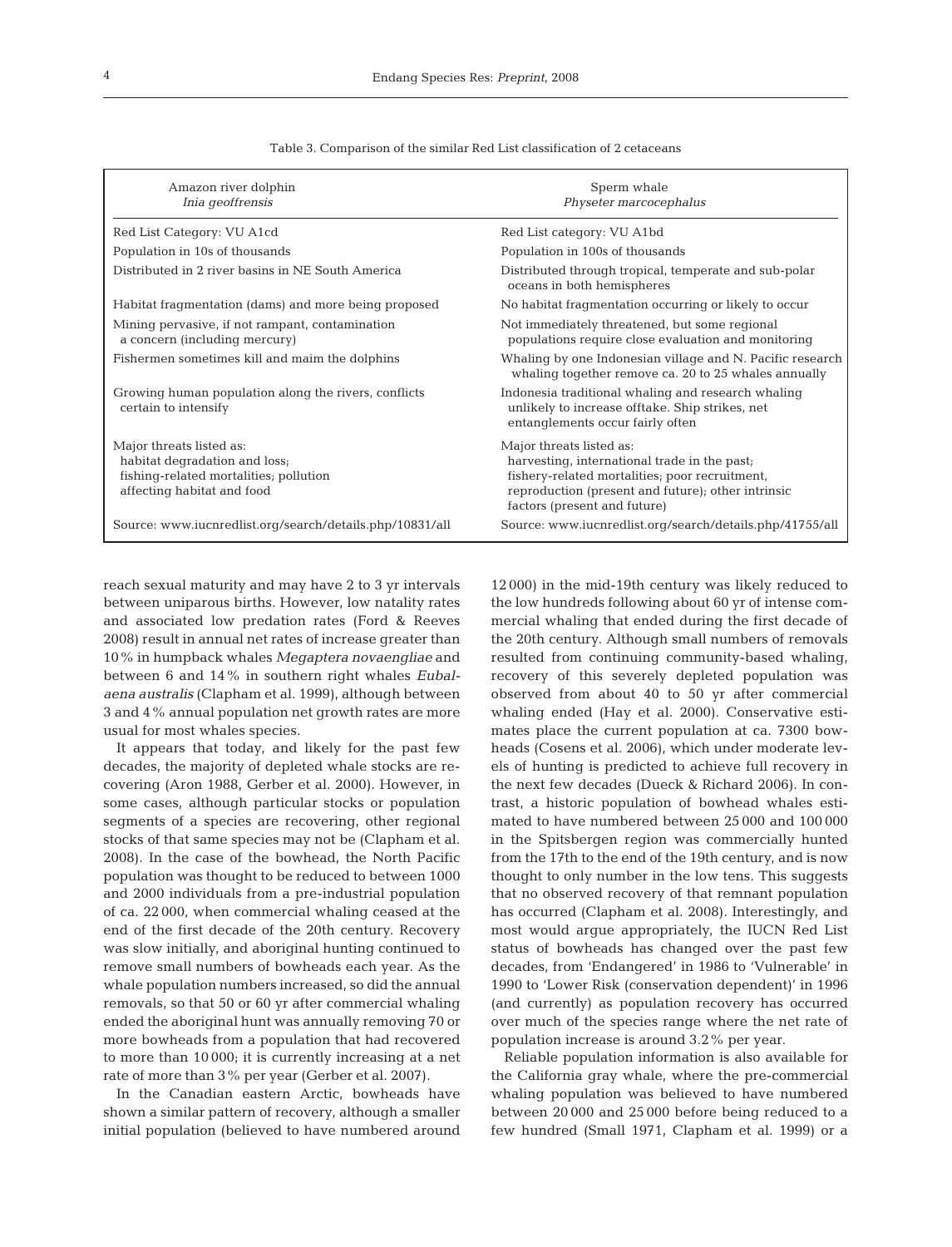Table 4. Major current and/or future threats used to justify Red Listing of commercially hunted whales. Population estimates vary from reasonable certainty (for the common minke) to highly uncertain (for the sperm and sei whales). An extensive web-based search suggested that the sources given in footnotes a to e provided estimates within the range of those available from many available sources. LR/NT: Lower Risk/Near Threatened (close to 'vulnerable'); LR/CD: Lower Risk/Conservation Dependent (subject to a conservation program, the ending of which would qualify the taxon for a Vulnerable, Endangered or Critically Endangered listing)

| Species                                                                                                                                                                                                                                                                              | Population estimate                                                    | Listing<br>category     | Threat                                                                                                                                                                                                                                                                                      |  |  |
|--------------------------------------------------------------------------------------------------------------------------------------------------------------------------------------------------------------------------------------------------------------------------------------|------------------------------------------------------------------------|-------------------------|---------------------------------------------------------------------------------------------------------------------------------------------------------------------------------------------------------------------------------------------------------------------------------------------|--|--|
| Common minke<br>Balaenoptera acutorostrata                                                                                                                                                                                                                                           | $209800^a$                                                             | LR/NT                   | Harvesting (hunting/gathering) - food -<br>subnational/national/regional/<br>international trade (past & ongoing).<br>Cultural/scientific/leisure activities                                                                                                                                |  |  |
|                                                                                                                                                                                                                                                                                      |                                                                        |                         | Accidental mortalities - bycatch -<br>fisheries-related (ongoing)                                                                                                                                                                                                                           |  |  |
| Antarctic minke<br>Balaenoptera bonaerensis                                                                                                                                                                                                                                          | $>600000$ <sup>b</sup>                                                 | LR/CD                   | Harvesting (hunting/gathering) $-$ food $-$<br>subnational/national/regional/<br>international trade (past & ongoing).<br>Cultural/scientific/leisure activities                                                                                                                            |  |  |
|                                                                                                                                                                                                                                                                                      |                                                                        |                         | Accidental mortalities: bycatch -<br>fisheries-related (ongoing)                                                                                                                                                                                                                            |  |  |
| Sei whale<br>Balaenoptera borealis                                                                                                                                                                                                                                                   | S. Hemisphere 24 000°<br>N. Atlantic 10000<br>N. Pacific 22000 - 37000 | EN<br>A1abd             | Harvesting (hunting/gathering) $-$ food $-$<br>regional/international trade (past)                                                                                                                                                                                                          |  |  |
| Sperm whale<br>Physeter macrocephalus                                                                                                                                                                                                                                                | $200000 - 1.5$ Million <sup>d</sup><br>350 000 <sup>e</sup>            | VU<br>A <sub>1</sub> bd | Harvesting (hunting/gathering) $-$ food $-$<br>regional/international trade (past).<br>Accidental mortalities: bycatch -<br>fisheries-related - entanglement (ongoing).<br>Intrinsic factors: poor recruitment/<br>reproduction/regeneration (present, future) -<br>other (present, future) |  |  |
| awww.iwcoffice.org/conservation/estimate.htm; bwww.70south.com/information/antarctic-animals/whales;<br>"www.antarcticconnection.com/antarctic/wildlife/whales/sei.shtml; dwww.nmfs.noaa.gov/pr/species/mammals/cetaceans/<br>spermwhale.htm; ewww.acsonline.org/factpack/index.html |                                                                        |                         |                                                                                                                                                                                                                                                                                             |  |  |

few thousand (Gerber et al. 2000) during historic commercial whaling operations. Ongoing hunting resulted in annual removals of ca. 170 gray whales by commercial and aboriginal whalers until ca. 1990, after which 140 to 150 whales have been removed annually by aboriginal whalers. It appears that full recovery of the population occurred around the year 2000; at this time, the population peaked at around 26 600, followed by natural die-off over the next few years to what appears to be a more sustainable population level (given current conditions) of ca. 23 000.

Other whale populations have experienced even greater levels of depletion than the Pacific bowhead and the eastern Pacific gray whale. The most notable example is the northern right whale *Eubalaena glacialis*, which currently numbers in the low hundreds and is considered the most endangered whale species. It has been suggested that non-recovery may result from difficulty in locating mates or the genetic consequences of small population size (Gerber et al. 2000), or shortage of suitable feeding locations (Moore 2004). Both northern and southern right whales were each reduced to about 350 individuals by over-hunting of a pre-exploitation population believed to number ca. 60 000 whales in each case. However, southern right whales have now increased to about 8000 and show high rates of increase in several regions, notably South Africa (6.6%), Argentina (7.6%) and off the west coast of Australia (11.7 to 13%) (Perry et al. 1999). Other southern right whale stocks are not recovering at such high rates, and the northern right whale population of about 350 animals remains quite static. It has been suggested, on the basis of recent DNA research (Lippsett 2005), that an uncounted population, representing a further 10 to 15% males, may account for the northern right whales' uneven rate of reproductive success (e.g. 26 calves in 2001, the largest number counted since the 1980s; Pittman 2001). Ship collisions and netentanglements are the main causes of mortality in the nearshore waters where northern right whales occur (Clapham et al. 1999).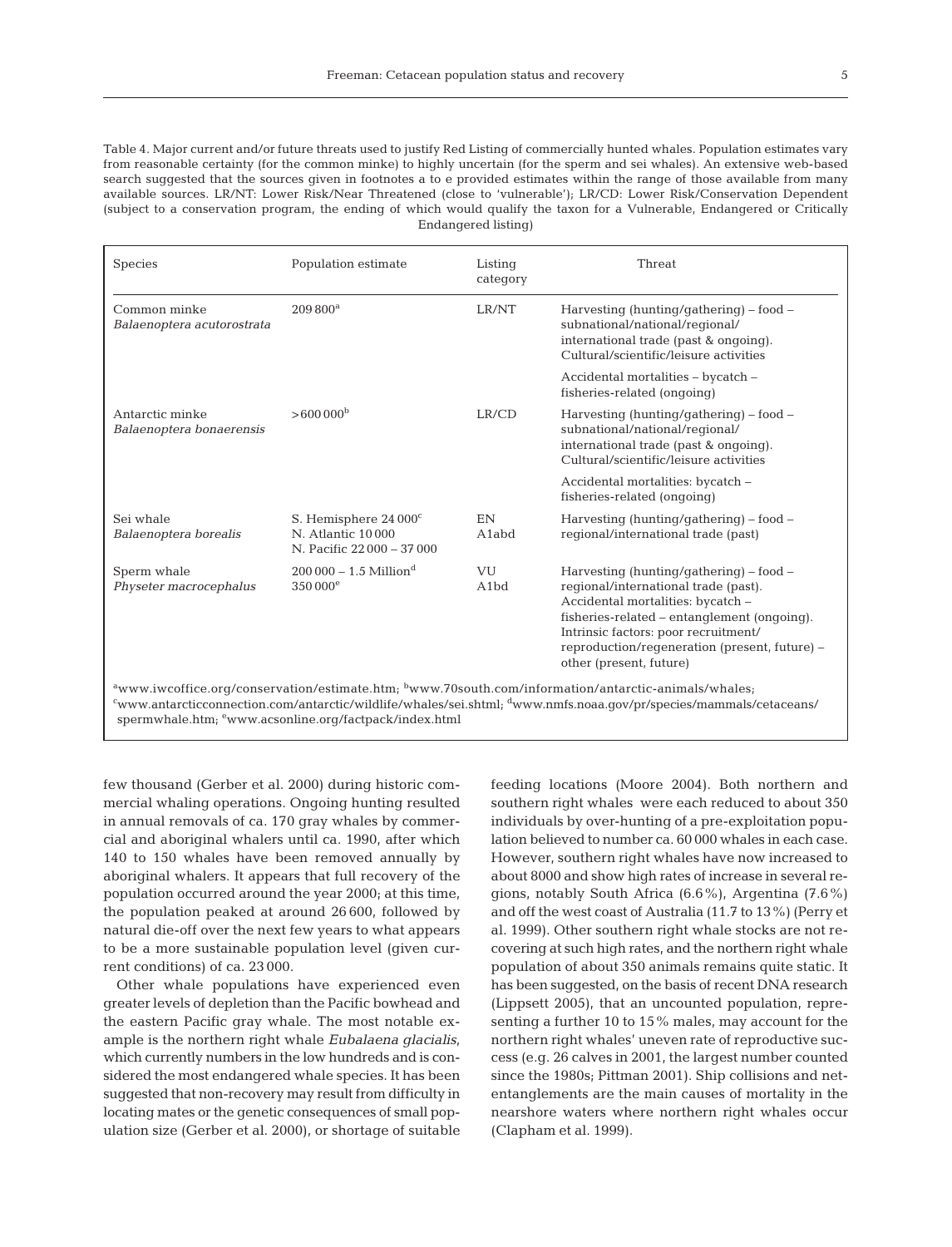Slow recovery has also been observed in Antarctic stocks of the blue whale *Balaenoptera musculus*. This southern hemisphere stock feeds almost exclusively on a single prey species (krill *Euphausia superba*), and its slow rate of recovery may result from unsuccessful competition with other krill-feeding species — including the Antarctic minke whale, crabeater seals *Lobodon carcinophagus*, leopard seals *Hydrurga leptonyx* and antarctic fur seals *Arctocephalus gazella*— all of which experienced significant population increases following the decline in blue whale numbers (Boyce 2000). However, blue whale populations in the North Atlantic and the eastern North Pacific appear to be increasing (Gerber et al. 2000).

## **MEETING WHALE CONSERVATION GOALS**

Have conservation goals been met? Seeking the answer to this question has policy importance, as mentioned earlier, as well as other practical and ethical considerations that flow from the ongoing contribution of whales to some peoples' nutritional, cultural, and socio-economic needs. Unnecessarily restricting access to these important resources through unwarranted protection raises ethical and legal issues of human rights and distributive justice (Ward 1993). The World Conservation Strategy, Agenda 21, the Convention on Biological Diversity, and policies adopted and actions taken by IUCN all stress the importance of social equity and the sustainable use of natural resources for achieving successful and enduring conservation outcomes (Edwards 1995, Hutton & Leader-Williams 2003, Kinne 2006).

Some whale populations may be increasing, and some may not. However, there remains uncertainty about the reliability of historic and current population level estimates (see next paragraphs), making it difficult to decide whether conservation goals have been met in each case. Furthermore, there is very little information allowing a useful understanding of non-anthropogenic marine environmental changes that might influence whale abundance over decadal or centurylong intervals. In addition, the high level of current public interest in whales encourages biologists and managers to be cautious in suggesting that whale recovery has occurred or is underway, unless the evidence for it is quite certain. Currently, a steady stream of reports predicting elevated risks of extinction due to climate warming over the next few decades has caused many scientists to express uncharacteristic certitude when predicting species' increased risk of extinction in the next few decades (IUCN 2007e; however, see cautions in Hilborn 2006, Krebs & Berteaux 2006, Botkin et al. 2007).

One difficulty associated with assessing recovery of depleted whale populations arises from establishing acceptable estimates of pre-exploitation population levels. The currently accepted method of doing this relies heavily on analysis of whaling ship logbooks and industrial records of barrels of oil and sheets of baleen plates entering the market (Tillman & Donovan 1983, Smith & Reeves 2006). However, recent DNA-based research has produced pre-exploitation population estimates many times larger than those obtained through currently accepted log-book and marketreport analyses for whales in the North Atlantic (Roman & Palumbi 2003) and the North Pacific (Alter et al. 2007). The new estimates were obtained by measuring the diversity of mutations in the DNA of living whales, and comparing these findings to the rate at which such mutations are thought to occur in whales. The results suggested a pre-exploitation North Atlantic humpback whale population of 240 000 — a large increase over the currently accepted pre-whaling population estimate of 40 000. The North Atlantic fin whale *Balaenoptera physalus* population, using genetic analytic methods, is 360 000, compared to a currently accepted estimate of between 30 000 and 50 000 (Roman & Palumbi 2003).

Geneticists and whale biologists are critical of these new elevated population estimates, noting the untested methodology and a number of questionable assumptions being used (Clarke 2003, Lubick 2003, Mitchell 2004, Palsbøll et al. 2007). For example, genetic diversity is a product of mutations continuously occurring in the aggregate population of all whales of a given species over millions of years of existence (e.g. 6 to 10 million yr for the humpback whale) at unknown rates that might have varied at different periods of evolutionary time in populations whose numbers also varied over those millions of years. In addition, estimates of genetic diversity are complicated and error-prone, such that subtle and small changes in the assumed mutation rates can lead to massive yet spurious changes in the calculated results (Clarke 2003).

## **ESTABLISHING VALID AND CREDIBLE CONSERVATION GOALS**

Setting conservation goals is more often a question of culture or politics than of science (Gerber et al. 2000, Heazle 2004). If the culturally determined goal is to reestablish marine ecosystems having several hundred thousand more large-bodied whales, this raises serious fisheries management questions in a world that might expect to at least partially meet the future global foodsecurity needs of a growing human population from a diverse array of exploitable marine resources. How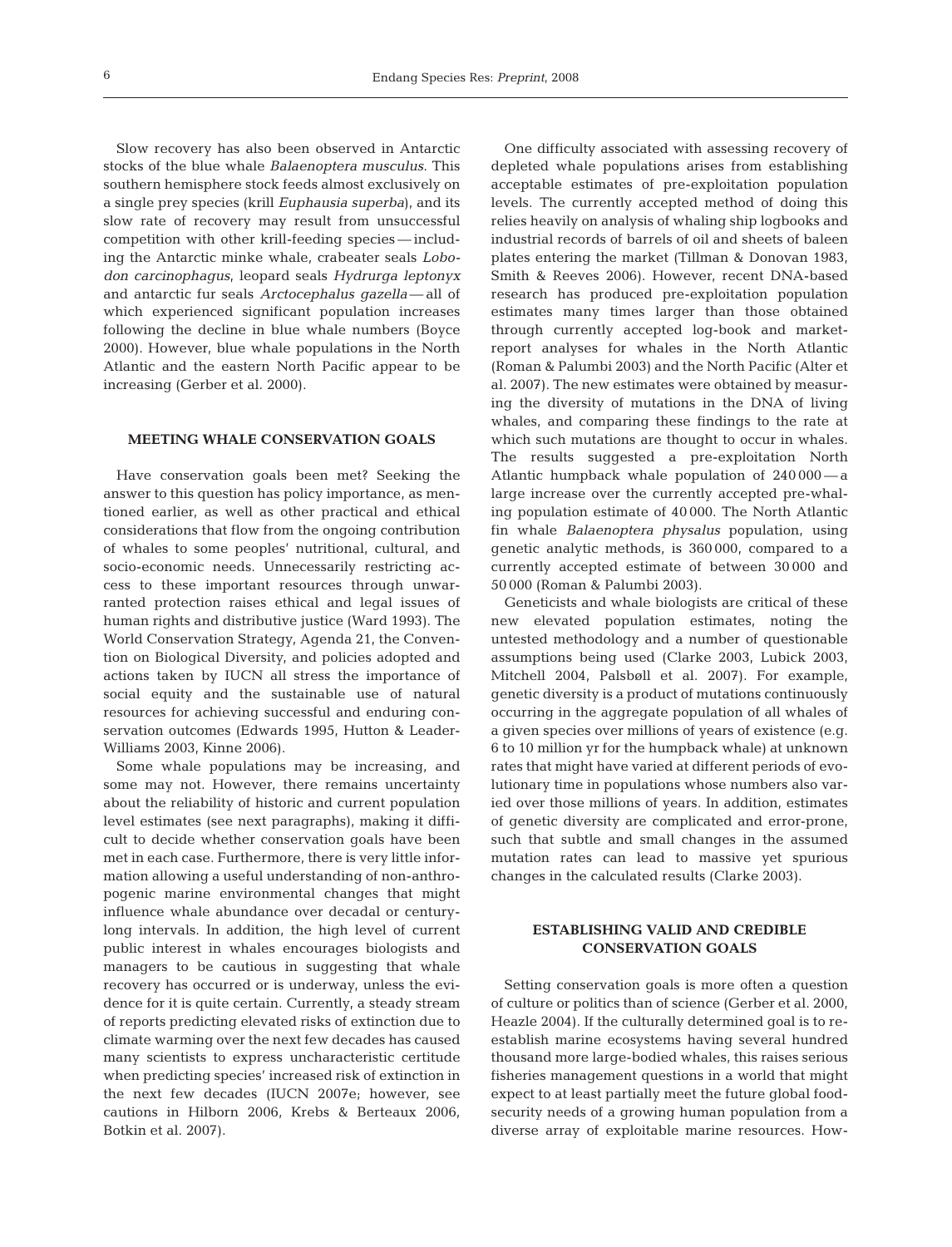ever, a more basic question remains: What is the purpose or ecological justification for seeking to re-create an uncertain hypothetical pre-exploitation population level from centuries earlier when the marine environment at that earlier time (1) no longer exists and can realistically never be reconstituted (even if we knew its composition), and (2) was never anything other than the local marine community existing at a unique, highly dynamic and ever-changing period in time? This improbable and arguably irrelevant exercise seems to provide the rationale for much of what passes for marine mammal conservation orthodoxy today, at least when whales are being discussed. As has been cautioned elsewhere, to manage man-altered ecosystems is a dubious concept because we do not know enough about ecosystem dynamics to safely conduct large-scale experiments in nature (Kinne 2006).

The IUCN Red List is assumed by many interested parties to be authoritative, and the listings are certainly used as such by many, including journalists, editors and various interest groups. However, there is a danger when such information is uncritically used by individuals who either do not understand the significance of, or choose to ignore, such notations as 'out of date' or using 'version 2.3' (i.e. the 1994 listing criteria, replaced in 1996 by new and improved criteria). The 2007 Red List categorizes the fin whale as 'Endangered' and the humpback whale as 'Vulnerable' (using the 1994 listing criteria and out-dated population estimates). The Cetacean Specialist Group very likely has access to updated data that allow reassessment according to current criteria and population numbers, which in the case of the southern hemisphere humpback whales have likely doubled or tripled. Regardless of whether the updated assessments have not been made by the specialists, or not adopted by the wider IUCN process, or just not announced to the public, it is unfortunate, given the advocacy or other political use made of IUCN listings, that posting outdated information fuels conflict in politicized fora where whales or whaling (Aron et al. 2000, ICR 2007), or the conservation of other charismatic species (Lapointe 1997, Webb & Carrillo 2000) are the focus of discussion.

## **ACCEPTABLE WHALE POPULATION LEVELS**

Science cannot tell us what is an ecologically appropriate whale (or other species') population size, for science cannot predict with any degree of certainty or accuracy what the effect on marine biodiversity would be if large increases in whale numbers occurred (see Beninca et al. 2008). Today, science-based fisheries management stresses an ecosystem, or multi-species, approach, as variously endorsed in Agenda 21, the Convention on Biological Diversity, the UN Food and Agricultural Organization (FAO) and such sciencebased organizations as the North Atlantic Marine Mammal Commission (NAMMCO), the Pacific International Council for the Exploration of the Sea (PICES) and the Indian Ocean Tuna Commission among others (Iino & Goodman 2003). Whales, being large-bodied top predators, are widely recognized as a management consideration in some heavily fished regions today. For example, in northeast US coastal waters, cetaceans are significant predators, removing 3.5 to 6.6 times the quantity of fish taken in commercial fishery catches (Kenney et al. 1997). In the Pacific Ocean, marine mammals annually remove about 3 times the quantity of fish taken by commercial fishers (Trites et al. 1997). The same concerns about cetacean predation exist in the North Atlantic fisheries (Vikingsson & Kapel 2000) and elsewhere (Iino & Goodman 2003) where whales are abundant or increasing in numbers.

Although conservation today is concerned with maintaining the integrity of biological communities and sustaining the livelihoods of dependent resource users, when it comes to highly politicized charismatic species this contemporary understanding of conservation seems not to apply, and the debate is much more about special interests and values than science (Butterworth 1992, Mrosovsky 2000, Heazle 2004, Gerber et al. 2007).

## **SAFEGUARDING WHALE STOCKS**

Influenced by theoretical formulations (Clarke 1976), many believed that it was impossible for commercial whale fisheries to ever be sustainable (Small 1971, Myers 1979). However, bioeconomic analysis (Conrad & Bjørndal 1993) and better empirically based understanding of small-scale whaling practices and common-property issues (see 'Sustainability of whale fishing') appear to contradict this belief. Indeed, the scientific committees of the International Whaling Commission (IWC) and the NAMMCO are among the scientific bodies agreeing that whale stocks numbering several thousand or more can sustain a regulated commercial whale fishery. An annual take of 2% of a conservative population estimate is considered sustainable (Gerber et al. 2000), and the IWC has approved a risk-averse management procedure that conservatively sanctions catch levels at one-half of 1% of the estimated whale stock size. This IWC management scheme, the so-called Revised Management Procedure (RMP), was exhaustively tested by the IWC Scientific Committee and is considered highly conservative in comparison with all other fishery and wildlife regimes (Gambell 1995). This adaptive man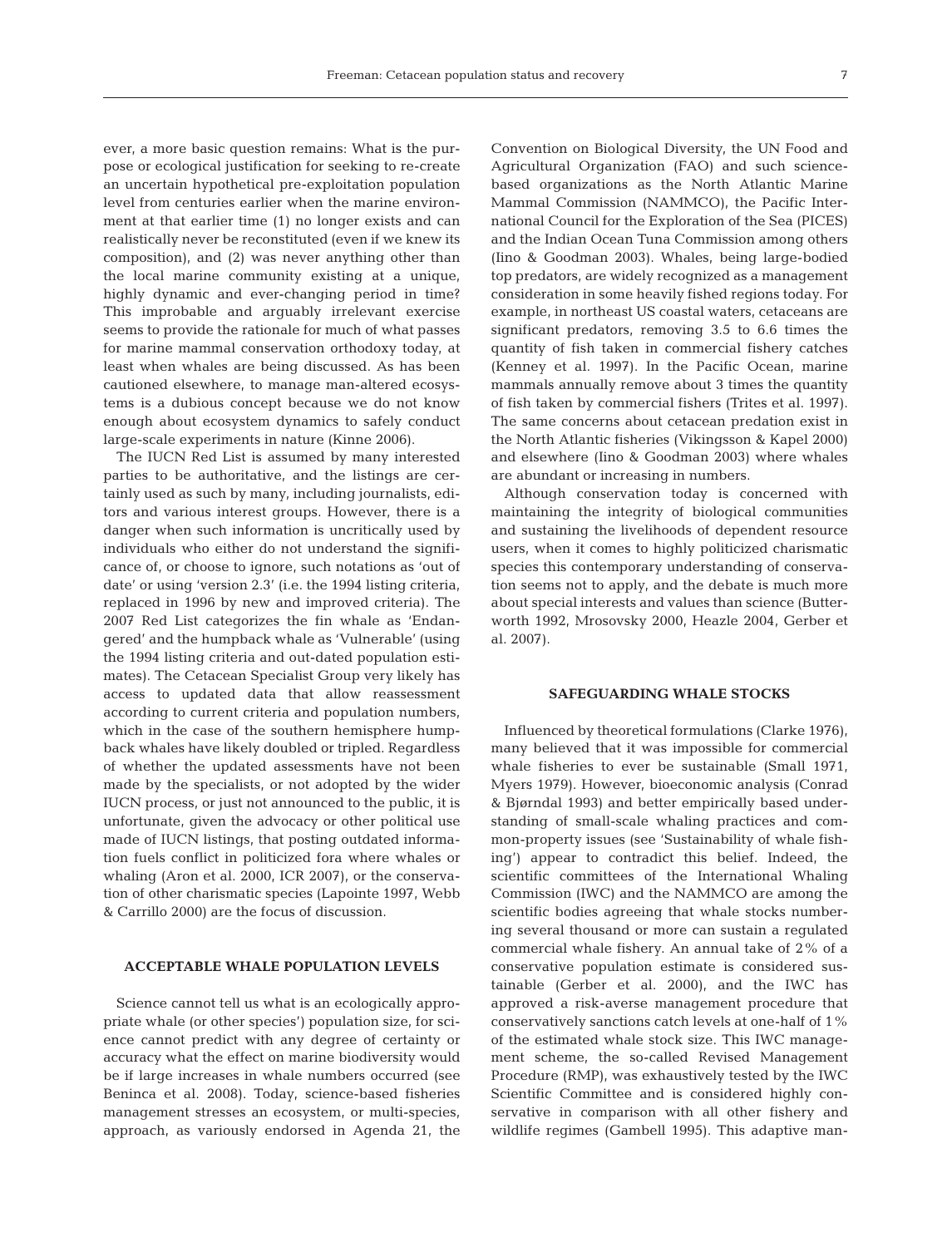agement regime, successfully used in the Norwegian minke whale fishery since 1993, accommodates all future oceanic environmental changes, including climate change and pollution, resulting from known and unknown natural and anthropogenic events. Some regional whale populations that were reduced to very low levels, and in some cases have not shown recovery, are afforded complete protection from whaling (i.e. zero quotas) under current international whaling management procedures.

The global demand for whale products today is small, and evidence suggests that it is unlikely to grow (Aron et al. 2000, Greenpeace 2007). In 2007, Iceland announced that it was suspending its limited commercial whaling operations due to lack of demand for whale products at home and abroad (Clover 2007). Even in Japan and Norway (the 2 other, and much larger, commercial-whaling nations), about 40% of people considered whalemeat an unacceptable food item more than a decade ago (Freeman & Kellert 1994), a level of unacceptability likely to increase as internationalization continues to transform the consumer tastes of their growing urban populations.

International trade in whale products effectively ended in 1989, and no significant incidents of poaching have been discovered since the trade ban was imposed. Reports of irregular incidents, involving small amounts of allegedly unauthorized meat (Baker & Palumbi 1994) have subsequently been accounted for by products lawfully derived from whale strandings, fishery bycatch, and then-remaining stockpiles of legally imported whalemeat (Mills et al. 1997, Phipps et al. 1998). It appears that if illegal taking of whales occurs, it is neither extensive nor does it involve critically threatened whale populations (Clapham et al. 1999).

International efforts to control unsustainable whaling practices before and immediately following World War II were ineffective, as public indifference in those years resulted in an absence of political will to prevent serious over-exploitation of whale stocks by economically and politically influential large-scale whaling industries. However, today, those industries no longer exist, and there is no unmet consumer demand to justify replacing them. In addition, there exists widespread public and government concern about whales and whaling, and many well-funded non-government organizations are committed to keeping governments vigilant.

although some have argued that such past examples succeeded only because human population size was small and primitive hunting equipment was being used. However, early Basque, Dutch, Scottish, American and other nations' whalers depleted many whale stocks in a few decades using simple hand-held weapons from the 17th century onwards (Ellis 1991), suggesting that even simple technology can, in the face of a large global market demand, result in serious over-exploitation. Despite the over-exploitation that characterized industrial whaling in the past, sustainable whaling co-existed with unsustainable whaling for centuries, during times when commercial trade in whale products flourished, together with subsistence practices (Marquardt & Caulfield 1996, Freeman 2001).

Advanced technologies in use today are important for ensuring that whaling is sustainable, more humane and efficient. For example, in regard to monitoring whaling operations for compliance with quotas for example, DNA registers of landed whale products, international observer schemes, and remote sensing of whaling activities (Øen 2005) provide effective means to deter and detect non-compliance.

Some of the critical features of community-based whaling associated with sustainability include limiting whaling access to members of socially defined groups dependent upon that resource stock. Whales and whaling often provide multiple benefits to societies depending upon those resources, benefits that variously possess significant social, symbolic, ceremonial, dietary, economic, historical, spiritual and psychic importance. Related to this, whaling knowledge and skills, when transmitted inter-generationally, serve to reinforce social solidarity and compliance with prevailing societal norms that favour the continuing and respectful hunting and use of these valued food resources (Young et al. 1994). Now that export markets no longer exist for whale products, commercial whaling is to a very great extent practised by individuals living in small communities where whaling has been an honoured profession for generations. It is in such communities that whaling traditions and identity remain matters of intense personal and collective pride, and consequent social sanctions remain effective in ensuring compliance with best practices (Kalland & Moeran 1992, Aron et al. 2000).

## **SUSTAINABILITY OF WHALE FISHING**

Continuation of community-based whale fisheries that have persisted over centuries suggests that sustainability of whaling can be attained and maintained,

## **DISCUSSION AND CONCLUSIONS**

Many of the scientific uncertainties that justified a pause in commercial whaling in the 1980s have, for the species of interest to commercial whalers, been removed due to increased attention given to whale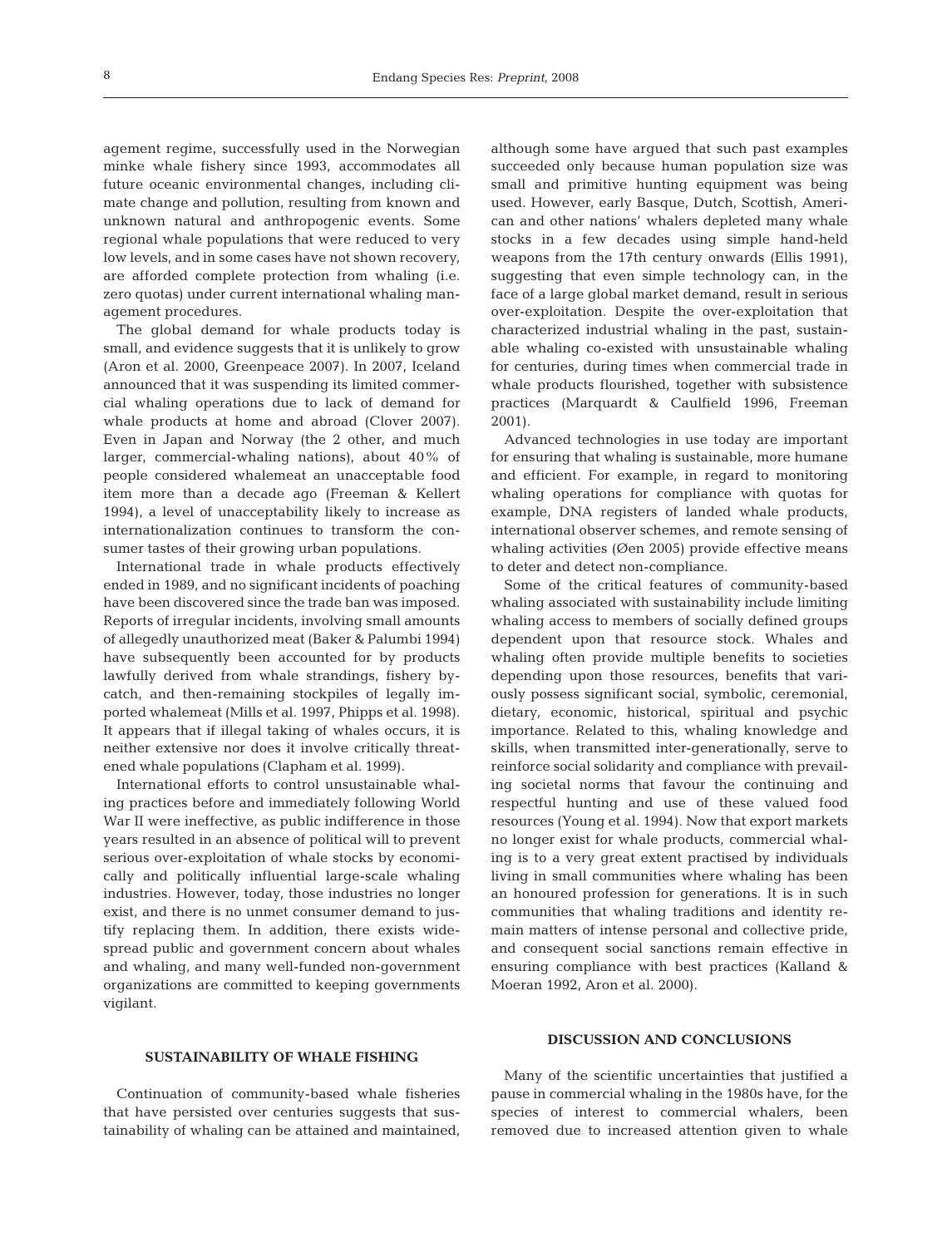research by the whaling nations and the Scientific Committee of the IWC. Scientists have developed rigorous sighting-survey methods, robust statistically reliable methods for obtaining abundance estimates of whale stocks, and a safe and simple method of setting catch limits; these limits allow stable and continuing yields, while ensuring that depleted stocks continue to recover in the face of changing environmental conditions (Gambell 2003).

It appears that the resilience of many whale stocks and the time elapsed since the collapse of the global market for whale products have together removed what was earlier considered the major threat to whales. The IWC has endorsed its Scientific Committee's risk-averse and highly conservative procedure for setting sustainable catch levels, and these measures, together with an ongoing decline in market demand, allow a very high level of assurance that fear of a return to unsustainable whaling is unjustified. Nevertheless, the major fears that prompted a pause in commercial whaling 20 yr ago linger (see Table 4), and in regard to listing of whales 'the difficulty of balancing the reality of a decline from previous global abundance with present low probability of extinction is a problem that the IUCN criteria have not yet solved' (Ross 2000, p. 28; see also Webb & Carrillo 2000, Mrosovsky 2004). Although the 1994 changes to the Red List criteria refined the assessment process, the current detailed criteria likely cannot overcome problems originating not with the stated criteria per se, but rather with the manner in which these objective criteria may be subjectively interpreted and applied. It may also be appropriate to ask whether the criteria used to list terrestrial species are, in every case appropriate when listing wide-ranging, long-lived and abundant oceanic species. Just as small island endemic species are much more vulnerable to extinction than are wideranging species occupying continental land masses, so too may oceanic species be that much, or more, secure.

Today, there is concern that whales, together with many other taxa worldwide, are beginning to face grave threats that may be far greater than those posed by the current or expected future demand for their products. The new threats are associated with predicted effects of climate change on global biodiversity. Certainly, animal and plant distribution patterns and population numbers will change in the future, as they have in the past, but as others have noted: 'recent ecological and genetic research, along with specific problems with present forecasting methods, lead us to believe that current projections of extinction rates are overestimates' (Botkin et al. 2007, p. 228; see also Berteaux et al. 2006). Science-based predictions require use of a rigorous methodology when carried out by forecasting specialists (Green & Armstrong

2007, Armstrong et al. 2008), but the appropriate forecasting methodology is rarely (if ever) applied by biologists who nevertheless make confident and dire predictions about the effect of environmental changes on species' survival prospects (Ehrlich & Ehrlich 1975, Myers 1983, Amstrup et al. 2007).

Some biologists express the view that climate changes in the 21st century will, due to the rapidity of the predicted change, be quite unlike warming episodes in the past, while others note that the predicted changes are no greater nor rapid than most extant species have experienced in the past (Botkin et al. 2007). Whales are highly mobile oceanic animals, without the geographic barriers or habitat fragmentation or loss commonly faced by many terrestrial species. The history of whaling suggests that major compositional changes to whale populations and their associated biotic communities have occurred (Gambell 2003) and very rapidly (over mere decades), suggesting that whale species' resilience has allowed severely depleted populations to nevertheless recover in a relatively short time (in relation to whale longevity). In those cases where recovery has not appeared to have occurred, it is possible that recovery is occurring very slowly (e.g. Hay et al. 2000, Heide-Jorgensen et al. 2007) or that extirpation or displacement of that population will prove to be long term or permanent for environmental or biological reasons (Clapham et al. 2008). Arguably, population recovery or persistence has been an outcome equal to or more prevalent than nonrecovery among whale stocks.

When considering the almost identical Red Listing of the ubiquitous sperm whale and the localized Amazon river dolphin, one is reminded of the intense attraction that the general public and many biologists who study whales feel toward whales and dolphins; in that regard, the sperm whale is particularly iconic. Obtaining information needed to properly list whales — and more importantly, to manage them — is at best an inexact science. It appears that for those whose passion for whales is great, the perception of an elevated risk associated with removing even one whale out of a robust population may trigger an aversion that can be just as intense as removing one whale out of a highly depleted remnant population. For those individuals, protection and population recovery may be more a moral than a technical and scientific matter. However, assessing candidate species for Red Listing does not explicitly call for any moral assessment to be made in the assessment process, although some biologists may consider use of the 'precautionary principle' as justified moral (as opposed to evidence-based) grounds when empirical data are lacking.

The precautionary principle is an approach to responding to uncertainty in the face of risks. It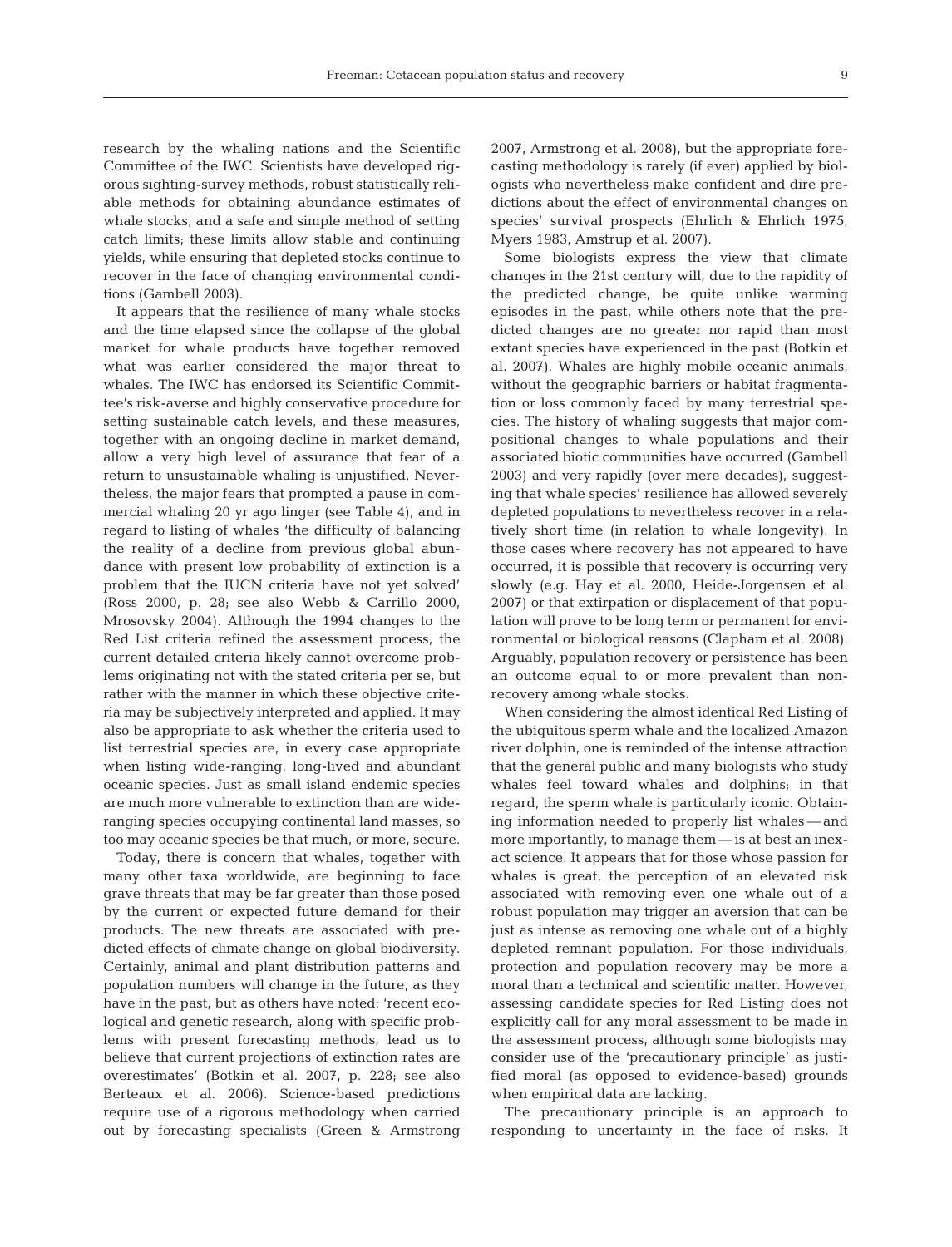involves 'acting to avoid serious or irreversible potenlikelihood, magnitude, or causation of that harm' (www.pprinciple.net/the\_precautionary\_principle.html) It appears that this principle can be applied in the absence of sound scientific information to support a position regarding the degree of real or perceived extinction threat a species faces. The dangers of such actions in international fora such as CITES, where delegates may have little knowledge of the animals or precautionary principle implies that a significant risk of endangerment exists, thus triggering actions that overrule the potential benefits offered by another important conservation tool, namely sustainable resource use (IUCN 2000, Hutton & Leader-Williams 2003).

What, then, of the precautionary principle that appears to have been invoked in order to justify such assessments as may have occurred in the sperm whale/Amazon river dolphin cases described earlier? Perhaps we should more fully recognize the subjectivity that enters the Red Listing process when reliable scientific data do not exist, especially in regard to perhaps, heed the recent observation that 'generally the precautionary principle is best left in international conventions' (Milner-Gulland & Rowcliffe 2007, quoted in Sharp 2007, p. 29) and that over-inflating the risk of extinction 'should not be assigned to species that are abundant and widespread, with no known scenarios that could lead to global extinction, no matter how compelling the case for public sympathy may be' (Webb & Carillo 2000, p. 17).

*Acknowledgements.* The author acknowledges helpful comments provided by 2 anonymous reviewers, suggestions and editorial guidance by Drs. Brendan Godley and Matthew Godfrey, technical assistance from Ms. Cindy Mason and research funding from the National Centres of Excellence ArcticNet Program.

#### LITERATURE CITED

- ▶ Alter SE, Rynes E, Palumbi SR (2007) DNA evidence for historic population size and past ecosystem impacts on gray whales. Proc Natl Acad Sci USA 104:15162–15167
	- Amstrup SC, Marcot BG, Douglas DC (2007) Forecasting the range-wide status of polar bears at selected times in the 21st century. USGS Science Strategy to Support US Fish and Wildlife Service Polar Bear Listing Decision. Administrative Report, US Geological Survey, Reston, VA
	- Armstrong JS, Green KC, Soon W (2008) Polar bear population forecasts: a public-policy forecasting audit. Working Paper Version 55: February 21, 2008. Available online at: www.forecastingprinciples.com/Public\_Policy/PolBears.pdf

Aron W (1988) The commons revisited: thoughts on marine

mammal management. Coast Manag 16:99–110

- tial harm, despite lack of scientific certainty as to the  $\triangleright$  Aron W, Burke W, Freeman MMR (2000) The whaling issue. Mar Policy 24:179–191
	- ► Baker CS, Palumbi SR (1994) Which whales are hunted? a molecular genetic approach to monitoring whaling. Science 265:1538–1539
	- ► Beninca E, Huisman J, Heerkloss R, Jöhnk KD and others (2008) Chaos in a long-term experiment with a plankton community. Nature 451:822–825
	- ► Berteaux D, Humphries MM, Krebs CJ, Lima M and others (2006) Constraints to projecting the effects of climate change on mammals. Clim Res 32:151–158
- plants being considered for listing, is that invoking the  $\triangleright$  Botkin DB, Saxe H, Araúja MB, Betts R and others (2007) Forecasting the effects of global warming on biodiversity. BioScience 57:227–236
	- Boyce M (2000) Whaling models for cetacean conservation. In: Ferson S, Burgmann M (eds) Quantitative methods for conservation biology. Springer, New York, p 109–126
	- Brownell RL Jr, Ralls K, Perrin WF (1989) The plight of the 'forgotten' whales. Oceanus 32:5–11
	- ► Butterworth DS (1992) Science and sentimentality. Nature 357:532–534
		- Clapham PJ, Link J (2006) Whales, whaling and ecosystems in the North Atlantic. In: Estes J (ed) Whales, whaling and ecosystems. University of California Press, Berkeley CA, p 241–250
	- ► Clapham PJ, Young SB, Brownell RL Jr (1999) Baleen whales: conservation issues and the status of the most endangered populations. Mammal Rev 29:37–62
- assessments involving charismatic or iconic taxa. Or ► Clapham PJ, Aguilar A, Hatch LT (2008) Determining spatial and temporal scales for management: lessons from whaling. Mar Mamm Sci 24:183–201
	- Clarke CW (1976) Mathematical bioeconomics: the optimal management of renewable resources. Wiley, New York
	- Clarke T (2003) Whale numbers disputed: pre-whaling population estimates upset conservationists. Nature. Available online at: www.nature.com/news2003/030725/full/ news030721-12.html
	- Clover C (2007) Iceland ends whaling due to lack of demand. Telegraph.co.uk, August 24 2007 posting available online at: www.telegraph.co.uk/earth/main.jhtml?xml=/earth/ 2007/08/24/eawhale124.xml
	- Conrad J, Bjørndal T (1993) On the resumption of commercial whaling: the case of the minke whale in the northeast Atlantic. Arctic 46:164–171
	- Cosens S, Cleator H, Richard P (2006) Numbers of bowhead whales (*Balaena mysticetus*) in the eastern Canadian Arctic, based on aerial surveys in August 2002, 2003 and 2004. Can Sci Advis Secretariat Res Doc 2006–052. Fisheries and Oceans Canada, Ottawa
	- Dueck LP, Richard P (2006) Assessment of the recovery potential of the eastern arctic bowhead whale population by deterministic projections with a modified logistic growth model. Can Sci Advis Secretariat Res Doc 2006–053. Fisheries and Oceans Canada, Ottawa
	- Edwards SR (1995) Conserving biodiversity: resources for our future. In: Bailey R (ed) The true state of the planet. Free Press, New York, p 211–265
	- Ehrlich PH, Ehrlich A (1975) Extinction: the causes and consequences of the disappearance of species. Random House, New York
	- Ellis R (1991) Men and whales. Knopf, New York
	- ▶ Ford JKB, Reeves RR (2008) Fight or flight: antipredator strategies of baleen whales. Mammal Rev 38:50–86
		- Freeman MMR (2001) Is money the root of the problem? Cultural conflict in the IWC. In: Friedheim, RL (ed) Towards a sustainable whaling regime. University of Washington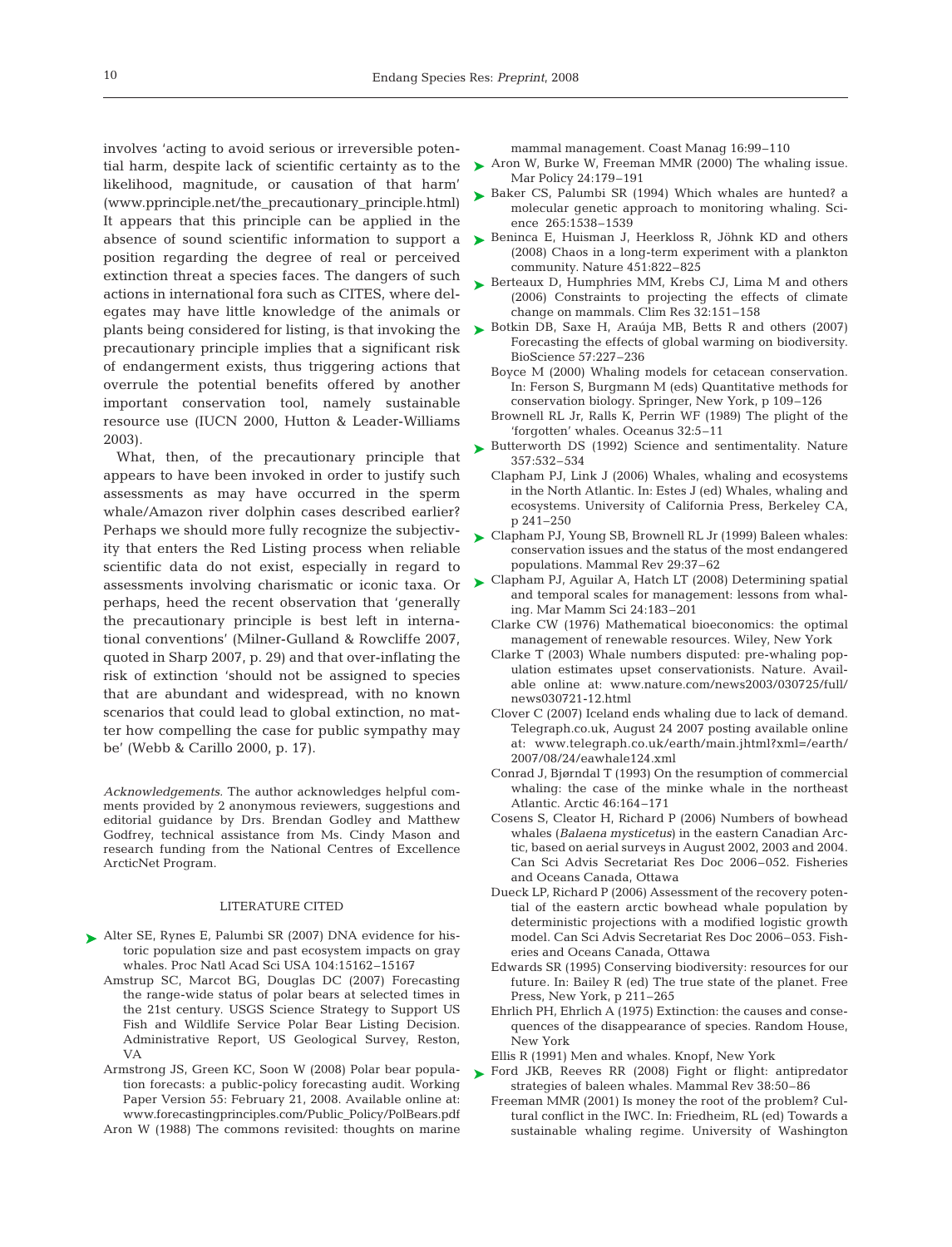Press, Seattle, WA and CCI Press, Edmonton, AB, p 123–146

- Freeman MMR, Kellert SR (1994) International attitudes to whales, whaling and the use of whale products: a sixcountry survey. In: Freeman MMR, Kreuter UP (eds) Elephants and whales: resources for whom? Gordon and Breach, Basel, p 293–315
- Gambell R (1995) Management of whaling in coastal communities. In: Blix AS, Walløe L, Ulltang O (eds) Whales, seals, fish and man. Elsevier, Amsterdam, p 699–708
- Gambell R (2003) I am here, where should I be? In: Burns WCG, Gillespie A (eds) The future of cetaceans in a changing world. Transnational Publishers, Ardsley, NY
- ► Gerber L, DeMaster D, Roberts S (2000) Measuring success in conservation. Assessing efforts to restore populations of marine mammals is partly a matter of epistemology: How do you know when enough is enough? Am Sci 88: 316–324
- ► Gerber LR, Keller AC, DeMaster DP (2007) Ten thousand and increasing: is the western Arctic population of bowhead whale endangered? Biol Conserv 137:577–583
- ► Green KC, Armstrong JS (2007) Global warming: forecasts by scientists versus scientific forecasts. Energy Environ 18:997–1021
	- Greenpeace (2007) Whale meat: it's what's NOT for dinner. Whaling 101 webpage. Greenpeace, available online at: www.greenpeace.org/usa/campaigns/oceans/whaledefenders/whaling-101
	- Hay K, Aglukark D, Igutsiaq J, Ikkidluak J, Mike M (2000) Final report of the Inuit bowhead knowledge study. Nunavut Wildlife Management Board, Iqaluit, Nunavut. Available online at: www.nwmb.com/english/resources/ Bowheadreport.pdf
- ► Heazle M (2004) Scientific uncertainty and the International Whaling Commission: an alternative perspective on the use of science in policy making. Mar Policy 28: 361–374
- ► Heide-Jørgensen MP, Laidre K, Borchers D, Samarra F, Stern H (2007) Increasing abundance of bowhead whales in West Greenland. Biol Lett 3:577–580
	- Hilborn R (2006) Faith-based fisheries. Fisheries 31:554–555. Available online at: http://www.fisheries.org/afs/docs/ fisheries/fisheries\_3111.pdf
- ► Hutton JM, Leader-Williams N (2003) Sustainable use and incentive-driven conservation: realigning human and conservation interests. Oryx 37:215–226
	- ICR (Institute of Cetacean Research) (2007) Journalists and editors misinforming the public — again. November 28, 2008 Press release, The Institute of Cetacean Research, Tokyo. Available online at: http://icrwhale.org/ 0711128Release.htm
	- Iino Y, Goodman D (2003) Japan's position in the International Whaling Commission. In: Burns WCG, Gillespie A (eds) The future of cetaceans in a changing world. Transnational Publishers, Ardsley, NY, p 3–32
	- IUCN (International Union for Conservation of Nature and Natural Resources) (2000) IUCN policy statement on sustainable use of wild living resources. Available online at: www.iucn.org/themes/ssc/susg/docs/valeurs\_annex2.pdf
	- IUCN (2007a) The IUCN Red List of threatened species. Available online at: www.iucnredlist.org
	- IUCN (2007b) IUCN Red List of threatened species: *Physeter macrocephalus*. Available online at: www.iucnredlist.org/ search/details.php/41755/summ
	- IUCN (2007c) Guidelines for using the IUCN Red List categories and criteria. Version 6.2. Available online at: http://intranet.iucn.org/webfiles/doc/SSC/RedList/ RedListGuidelines. pdf
- IUCN (2007d) IUCN Red List of threatened species: *Balaenoptera bonaerensis*. Available online at: www. iucnredlist.org/search/details.php/2480/summ
- IUCN (2007e) Extinction crisis escalates: Red List shows apes, corals, vultures, dolphins all in danger. Available online at: www.iucn.org/en/news/archive/2007/09/12\_pr\_redlist.htm
- Kalland A, Moeran B (1992) Japanese whaling: end of an era? Curzon Press, London
- Kenney RD, Scott GP, Thompson TJ, Winn HE (1997) Estimates of prey consumption and trophic impacts of cetaceans in the USA northwest continental shelf ecosystem. J Northwest Atl Fish Sci 22:155–171

► Kinne O (2006) Protecting nature. Endang Species Res 1:1–2

- Klinowska M (1991) Dolphins, porpoises and whales of the world. The IUCN Red Data book. International Union for Conservation of Nature and Natural Resources, Gland
- ► Krebs CJ, Berteaux B (2006) Problems and pitfalls in relating climate variability to population dynamics. Clim Res 32:143–149
	- Lapointe E (1997) No red alert over conservation Red Listings. Nature 389:904
	- Lippsett L (2005) Diving into the right whale gene pool. Oceanus 44:18–19
- ► Lubick N (2003) New count of old whales adds up to a big debate. Science 301:451
	- Marquardt O, Caulfield RA (1996) Development of west Greenland markets for country food since the 18th century. Arctic 49:107–119

Martin AR (1990) Whales and dolphins. Salamander, London

Mills J, Ishihara A, Sakaguchi I, Kang S, Parry-Jones R, Phipps M (1997) Whale meat trade in east Asia: a review of the markets in 1997. TRAFFIC International, Cambridge

- Milner-Gulland EJ, Rowcliffe JM (2007) Conservation and sustainable use: a handbook of techniques. Oxford University Press, Oxford
- Mitchell ED (2004) Counting whales in the North Atlantic. Science 303:39
- Moore M (2004) Whither the North Atlantic right whale? Oceanus 43:1–5
- Mrosovsky N (2000) Sustainable use of hawksbill turtles: contemporary issues in conservation. Key Centre for Tropical Wildlife Management, Darwin
- Mrosovsky N (2004) Predicting extinction: fundamental flaws in the IUCN's Red List system exemplified by the case of sea turtles. Available online at: http://members.seaturtle. org/mrosovsky/
- Myers N (1979) The sinking ark: a new look at the problems of disappearing species. Pergamon, Oxford
- Myers N (1983) A wealth of species. Westview Press, Boulder, CO
- Øen EO (2005) Electronic monitoring of Norwegian minke whaling. High North Alliance Fact Sheet, Reine. Available online at: www.highnorth.no/Library/Hunts/ Norway/el-mo-of.htm
- Palsbøll PJ, Bérubé M Larsen, F (2007) Could genetic diversity in eastern North Pacific gray whales reflect global historic abundance? Proc Natl Acad Sci 104(52) Available online at: www.pnas.org/cgi/content/full/104/52/E2
- Perry S, DeMaster DP, Silber G (1999) The right whales. Mark Sci 61:7–23
- Phipps M, Ishihara A, Kanda N, Suzuki H (1998) A preliminary report on DNA sequence analysis of whale meat and whale meat products collected in Japan. TRAFFIC Bulletin 17:91–94
- Pittman C (2001) Baby boom at sea. *St. Petersburg Times*, March 20, 2001. Available online at: www.sptimes.